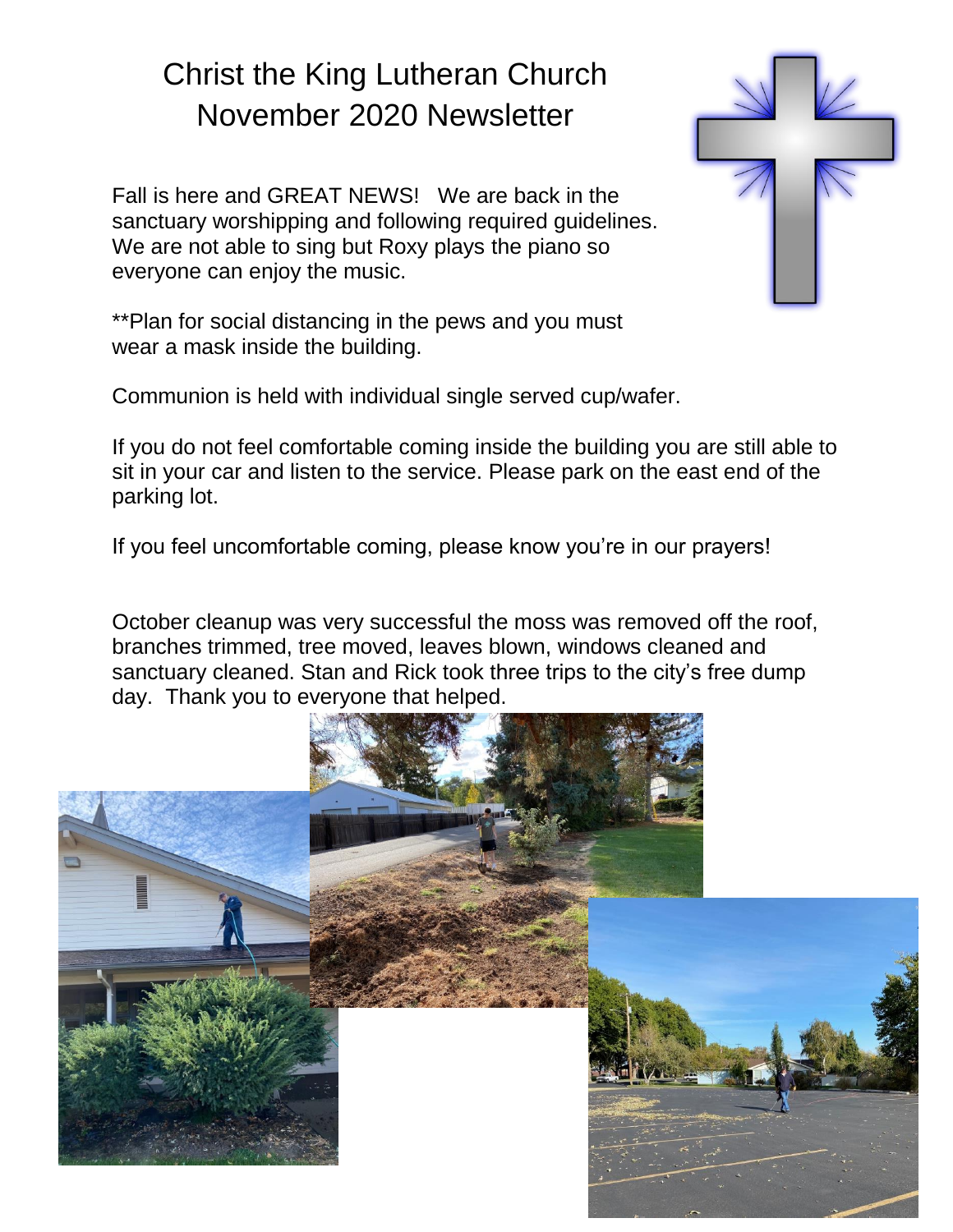## *Thoughts from Pastor Huesby*

This weekend (Saturday October 31<sup>st</sup>, is Halloween, the Eve of All Saints Day. Sunday, November 1<sup>st</sup> is All Saints Day.

The word "Halloween" is our modern English version of the ancient holiday ("holy day"), i.e. the Evening before the Holy Day known as All Saints Day, a day to commemorate the Christians who have died, who have finished the course, run the race, who now rest from their labors.

A number of related issues intersect this week.

- 1) All Saints Day honoring and thanking God for those who bore Christian witness to us and who now await "the resurrection of the body".
- 2) The Sacrament of Holy Communion will be celebrated on November 1<sup>st</sup>.
- 3) When we confess our faith, we include the words, the Communion of Saints
- 4) Our Confirmation class this week has been studying the Catechism lesson of the Lords Supper, aka the Holy Communion.
- 5) The Covid 19 virus continues to limit our full expression of this gracious impact to our lives.

All summed up with these words from our Confession of Faith: "I believe in the Christian Church, the communion of saints…." Some saints now belong to the Church Triumphant. We who are still here belong to the Church Militant. For us the battle is not yet over. We still need the refuge of that "Mighty Fortress". Hang in there, we will get there too.

Blessing Pastor Huesby



"This virus is creating new ways for everyone to think of s how to keep your family and friends safe. We are in uncharted territory and we will all learn together. At one time I did not know how much time our family would have together. So I have gratitude now for every day that we get to be together."

"If I could offer advice to any family today, it would be to stick by your faith. Know that your God is with you and will take care of you all the way through."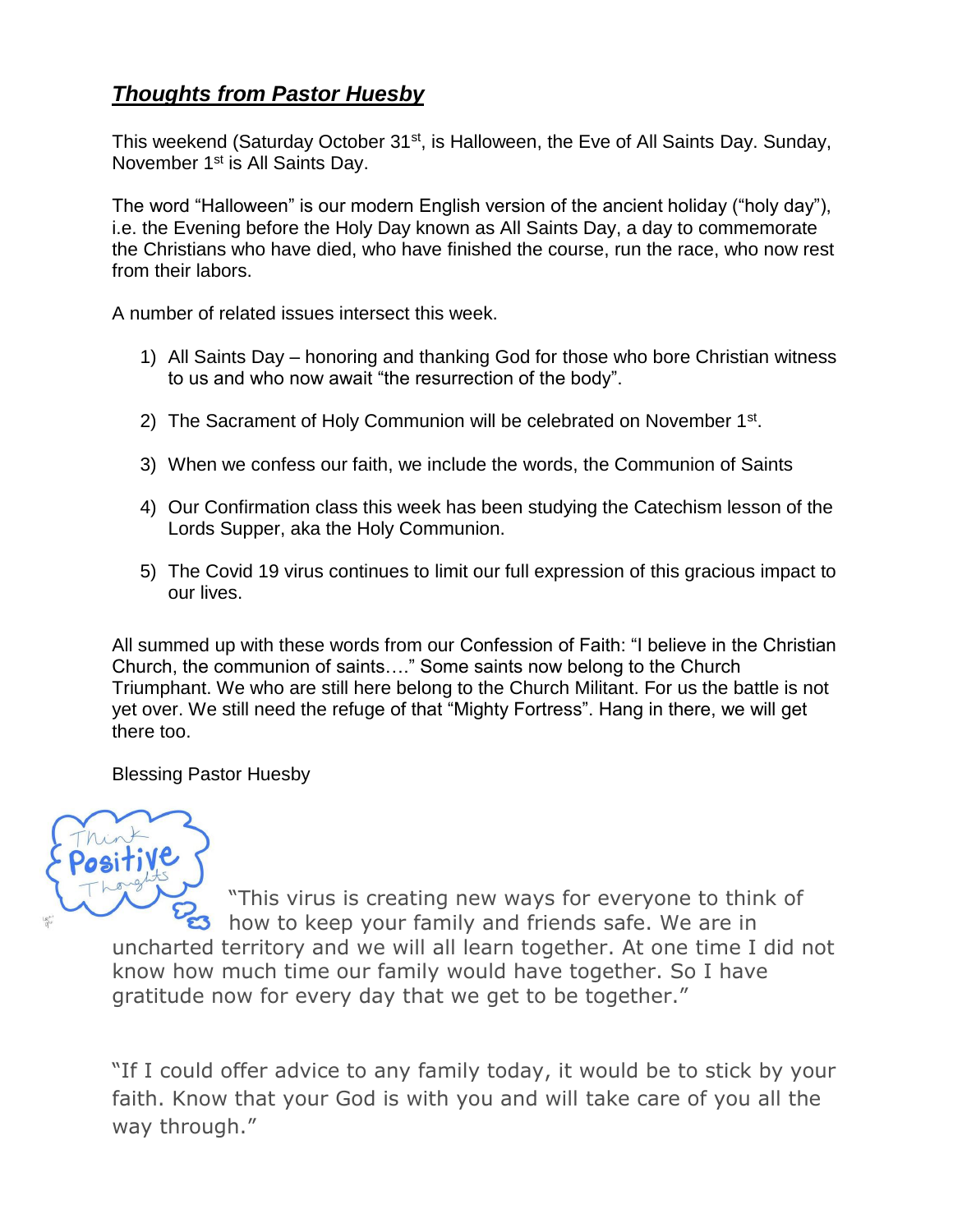## *Church Council President's Report* by Chuck Pease

Man, it's November. The year 2020 is almost gone and we have had numerous changes, in the church, world and nation. I've always like November as a month the leaves are falling, it's starting to get cold. My favorite two things thou about November is the two holidays Veterans Day and Thanksgiving. Veterans Day because it honors those service men of all branches. Thanksgiving for it honors family and what we are thankful for during the year.

So what do these two holidays have to do with church, and what is occurring now days? I see it two ways. We are honoring and thankful for the service men who serviced our nation. Than we are also thankful for what we have as a free nation and the ability to have what so many others in the world can't have or get.

Just to let everyone know the council has decided that we will not be having a Christmas Eve Service in December and Advent Fair due the Corvid 19 restrictions. We are back in the church with Sunday services at 10am with communion. Had a huge church clean up in October and will be having another one at the parsonage this month. Thank you to those who attended cleaning up the outside and inside of the church. The call committee is working hard with the senate to assist us with finding a new pastor. It may be a while for there is a huge shortage of ELCA pastor's. The committee is still working hard at attempting to get results. Please give prayers to this process, for it is in God's hands to ultimately resolve. Questions about the call process get ahold of a call committee member.

Last comments is let's be thankful for what we do and what others do for us. Keep in mind those who don't have it as well as us, give them help and prayers.

#### *Church Council*

President – Chuck Pease Vice President – Dave Bremer Secretary – Heather Vaugh Rick Kain Maggie Dygert Gretchen Brown Steve Pommerening Laurie Hackney Katie Moon

### *Newsletter Help Needed*

Have you missed getting a monthly newsletter? Looking for a few folks who would be willing to work together to put a monthly newsletter together.

Contact Tina at 509-876-1259. If you have any thing you wish to submit for the newsletter please email it to Tina Kain at tskain65@gmail.com by the 25th of every month.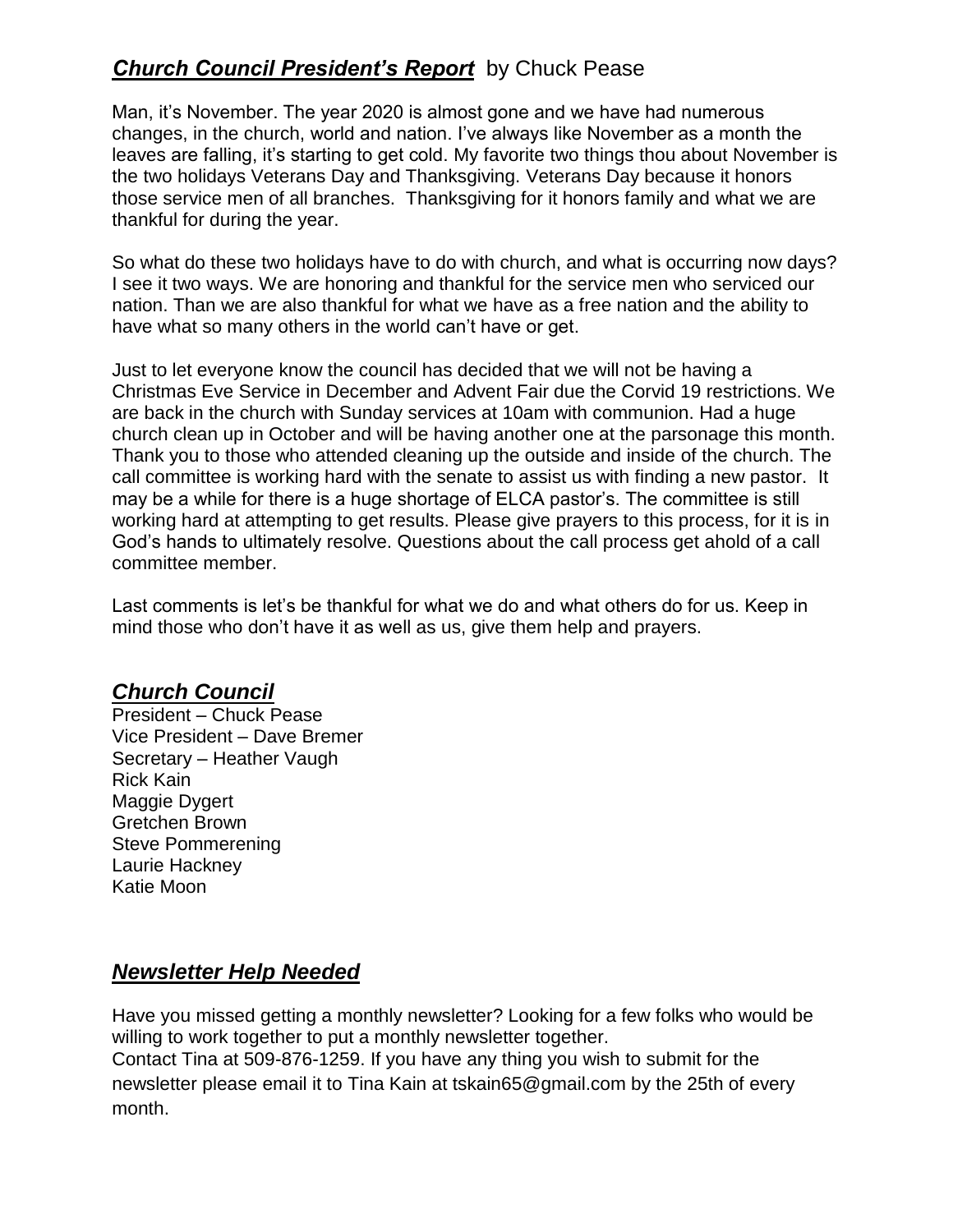# *Community Giving - Reverse Advent Calendar*

Each day add an item to a box. On Christmas Eve donate the contents to a food bank.

December  $1<sup>st</sup>$  – box of cereal December  $2^{nd}$  – peanut butter December  $3<sup>rd</sup>$  – stuffing mix December  $4<sup>th</sup>$  – boxed potatoes December  $5<sup>th</sup>$  – macaroni and cheese December  $6<sup>th</sup>$  – canned fruit December  $7<sup>th</sup>$  – canned tomatoes December  $8<sup>th</sup>$  – canned tuna December  $9<sup>th</sup>$  – dessert mix December  $10^{th}$  – jar of applesauce December  $11^{th}$  – canned sweet potatoes December  $12<sup>th</sup>$  – cranberry sauce December  $13<sup>th</sup>$  – canned beans December  $14<sup>th</sup>$  – box of crackers December  $15<sup>th</sup>$  – package of rice December  $16<sup>th</sup>$  – package of oatmeal December 17<sup>th</sup> - package of pasta December  $18<sup>th</sup>$  – spaghetti sauce December  $19<sup>th</sup>$  – chicken noodle soup December  $20<sup>th</sup>$  – tomato soup December 21<sup>st</sup> – can corn December  $22^{nd}$  – can mixed vegetables December  $23<sup>rd</sup>$  – can carrots December  $24<sup>th</sup>$  – can green beans

# **Christmas Angels Project**

Looking ahead to our Christmas "Angels"...we have been asked to support 5-10 children who have a parent in prison. There will not be gifts for care givers, only the child. It has been suggested that you buy a Walmart gift card and put them in a Christmas card with a note for the child. The suggest amount is \$20

Please talk to Gretchen if you are interested in participating in this mission!